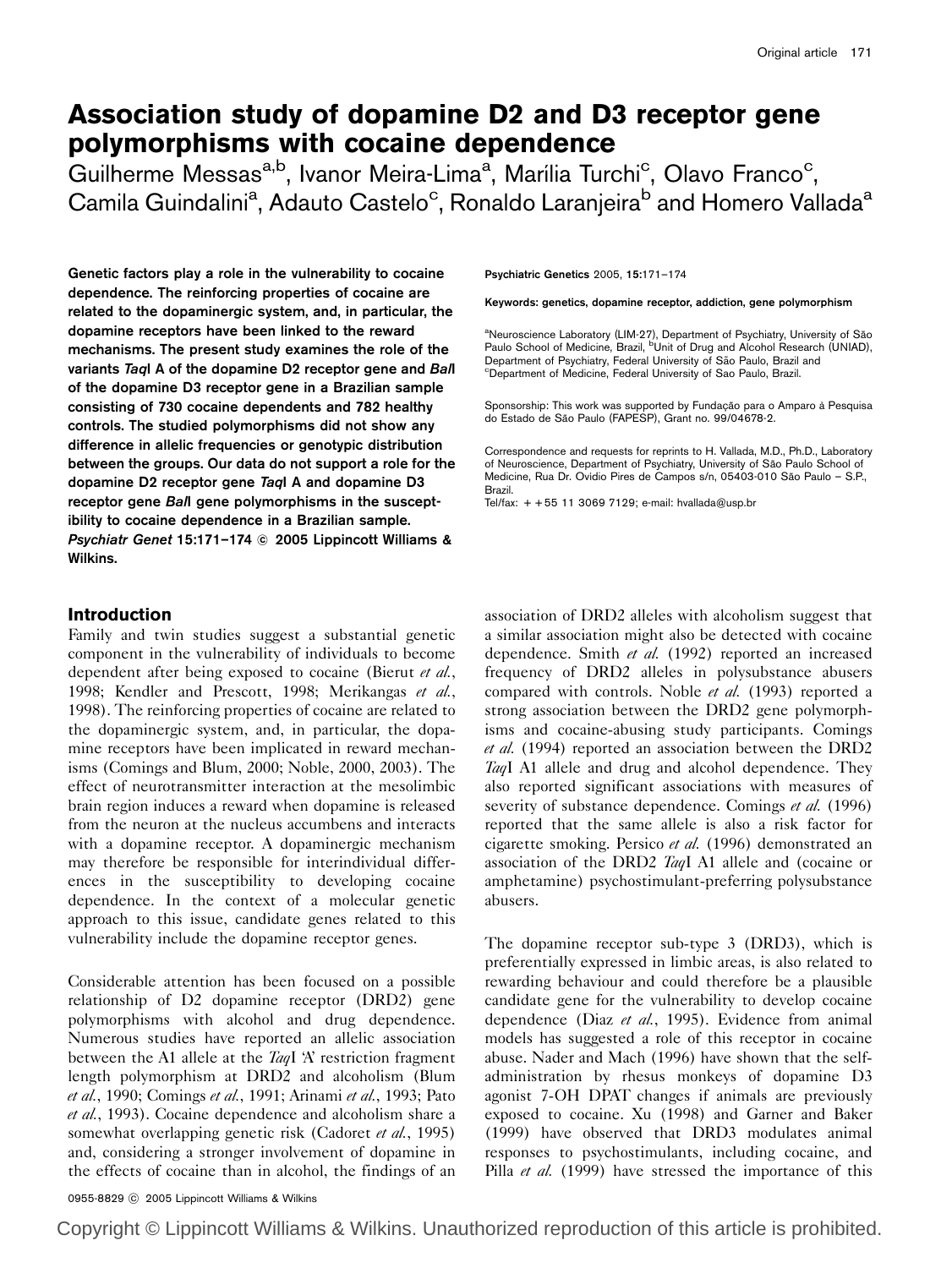receptor in cocaine-induced craving. Human postmortem studies also found similar results, showing a twofold higher density of this receptor in cocaine overdose victims (Segal et al., 1997; Mash and Staley, 1999), indicating that neuroadaptations in the DRD3 receptor could be involved in the vulnerability to cocaine dependence.

The investigations of DRD3 gene variations in drug dependence have concentrated on studies using a Ball  $(M\text{st})$  restriction polymorphism, which has been described by Lannfelt et al. (1992), within the first exon of the DRD3 gene, resulting in a serine to glycine change at amino acid 9. Freimer et al. (1998) reported a non-significant trend for an increase in homozygosity frequency of this variant in cocaine dependents compared with controls. Duaux et al. (1998) could not find differences in frequencies of the  $Ba/I$ DRD3 polymorphism in a population of opiate dependents. However, the authors found an excess of homozygosity in a subsample of the group containing patients with a higher sensation-seeking score (Zückerman scale), indicating that the genetic vulnerability could be associated with this subgroup of dependents. Krebs et al. (1998) described an association between homozygosity of the same polymorphism and a population of schizophrenics with substance abuse. Finally, Comings et al. (1999) observed a reduction in heterozygosity frequency in cocaine dependents when compared with controls  $(P < 0.028)$ . This reduction is still more pronounced if the analysis considers subsamples of those using cocaine for more than 10 or 15 years.

In the light of these findings, the DRD2 TaqI A and the DRD3 BalI (Ser9Gly) polymorphisms were analysed, in a population-based association study, to investigate whether these variants increase the susceptibility to cocaine dependence in a Brazilian sample.

#### **Methods** Study participants

Participants in this study came from seven distinct units dedicated to the treatment of drug dependence in São Paulo, Brazil. Six of them are inpatient units and only one of them is exclusively an outpatient unit; however, only the severe cases from this outpatient unit were included in the study. All patients aged over 17 years attending these units from August 1997 to October 1998 were selected, excluding those with a history of exclusive alcohol dependence or psychotic symptomatology at the moment of the interview. A written, informed consent was obtained from each patient.

All patients were submitted to an interview based on a questionnaire developed and validated for the Brazilian population (Dunn and Laranjeira, 1999). A diagnostic of cocaine dependence was based on previous clinical records and on the data from the questionnaire. A total of 730 cocaine dependents were included in this study, aged between 17 and 46 years (mean age: 26.7 years,  $SD \pm 7.2$ , of whom 95.6% were male. The whole group had the following ethnic makeup: 65.3% Caucasians, 21% black, 12.7% mulatto and 1% Asians.

### Controls

Controls were recruited from the Blood Unit of Hospital das Clinicas, Faculty of Medicine, University of São Paulo. Each blood donor completed a questionnaire investigating contagious diseases and the use of any kind of drug. Participants showing a past history of drug abuse or having a recent use of a substance of potential abuse were excluded. During blood donation, a short interview was conducted, excluding participants with a history of a lifetime psychiatric inward treatment or those suffering from a psychiatric condition at the moment of the interview. All these participants agreed to take part in the study, and signed an informed consent. A total of 781 participants, aged between 18 and 60 (mean age: 31.7 years,  $SD \pm 10$ , 69.2% male, were included as controls. The whole group had the following ethnic makeup: 50.3% Caucasian, 39.9% mulatto, 8.8% black and 1% Asians.

# **Genotyping**

Genomic DNA was extracted through standard methods from blood samples collected in tubes containing ethylenediamineteraacetic acid.

# Dopamine D2 receptor gene TaqI A polymorphism

Genotyping was carried out using polymerase chain reaction (PCR)-based restriction analysis described by Grandy et al. (1993) with primers 5'-CCGTCGACGGC TGGCCAAGTTGCTCTA and 5'-CCGTCGACCCTT CCTGAGTGTCATCA. PCR products (310 bp) were digested using TaqI A with the A1 allele uncut and the A2 allele cut into 130-bp and 180-bp fragments.

# Dopamine D3 receptor gene BalI polymorphism (Ser9Gly)

PCR was performed as described (Lannfelt et al., 1992). PCR primer sequences used were 5'-GCTCTATCTC-CAACTCTCACA and 5'-AAGTCTACTCACCCTCCAG GTTA. The 362-bp products were digested with  $MscI$ , an isoschizomer of BalI, resulting in products of either 304 bp (allele 1 or Ser9) or 206 and 98 bp (allele 2 or Gly9). Constant bands of 47 and 11 bp were also produced.

The digested products were separated by electrophoresis in a 2% agarose gel and identified by ultraviolet light using ethidium bromide.

# **Statistics**

Allelic and genotypic distribution of the variants studied among patients and control groups were analysed with

Copyright © Lippincott Williams & Wilkins. Unauthorized reproduction of this article is prohibited.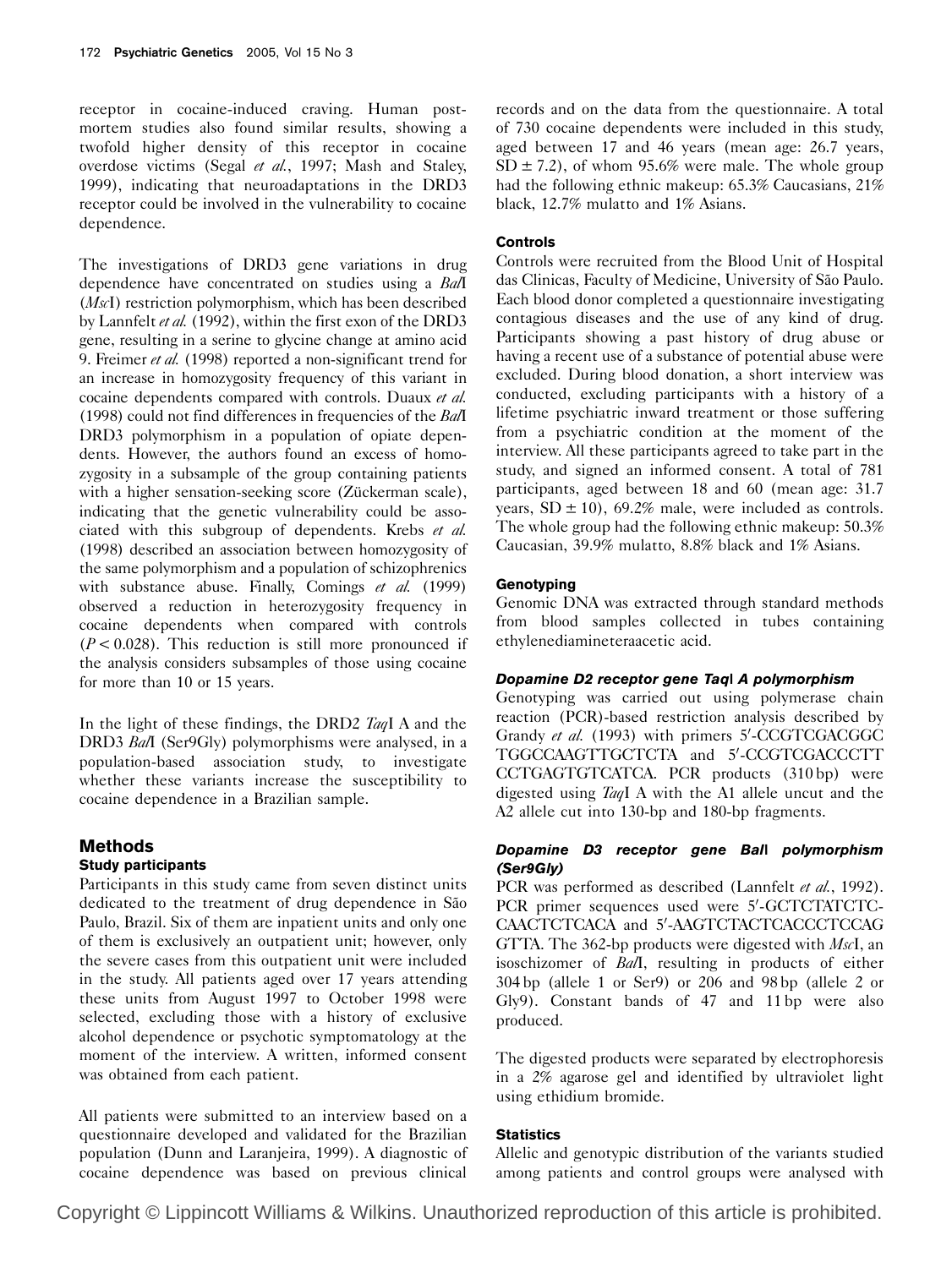Pearson's  $\chi^2$  test and a multivariate logistic regression implemented in the statistical package SPSS for Windows, version 10.0 (SPSS Inc., Chicago, Illinois, USA). A test for deviations from the Hardy–Weinberg equilibrium (HWE) was performed using the HWE program (Ott, 1999). For all statistic tests, the level of significance adopted was  $\alpha$  < 0.5 or 5%.

#### Results

Genotypic distribution of the DRD2 TaqI A and the DRD3 Ball polymorphisms were consistent with a Hardy–Weinberg equilibrium. The allelic frequencies and genotypic distribution of DRD2 and DRD3 gene polymorphisms in Cocaine dependents and controls are shown in Table 1.

No significant difference was observed in the frequency of allele and genotype distribution between patients and control groups for DRD2 gene (genotype:  $\chi^2 = 0.08$ , df = 2,  $P = 0.9$ ; allele:  $\chi^2 = 0.01$ , df = 1,  $P = 0.9$ ) and for DRD3 gene (genotype:  $\chi^2 = 0.4$ , df = 2, P = 0.8; allele:  $\chi^2 = 0.0$ , df = 1, P = 0.9). We also analysed a subgroup comprising only male Caucasian patients  $(n = 438)$ compared with a similarly stratified subgroup of controls  $(n = 252)$  and the association was also negative (DRD2) genotype:  $\gamma^2 = 2$ , df = 2, P = 0.35; DRD2 allele:  $\gamma^2 = 2$ , df = 1, P = 0.15, and DRD3 genotype:  $\chi^2 = 0.72$ , df = 2,  $P = 0.69$ ; DRD3 allele:  $\chi^2 = 0.05$ , df = 1,  $P = 0.82$ ).

Logistic regression models were created considering a dominant and a recessive mechanism of action for the studied polymorphism. We also investigated a model comparing the frequency of heterozygotes between dependents and controls. All these models were controlled for age, sex and ethnicity. However, no association was found between cocaine dependents and the studied gene polymorphisms.

Table 1 Genotypic and allelic frequencies for the dopamine D2 receptor gene (DRD2) TaqI A and dopamine D3 receptor gene (DRD3) BalI polymorphisms in cocaine dependents and controls

| Variable                       | Cocaine dependents<br>$n = 730$ | Controls<br>$n = 781$ |  |
|--------------------------------|---------------------------------|-----------------------|--|
| DRD2 Tagl alleles <sup>a</sup> |                                 |                       |  |
| A1                             | 414 (0.28)                      | 441 (0.28)            |  |
| A <sub>2</sub>                 | 1046 (0.72)                     | 1121 (0.72)           |  |
| Genotype <sup>b</sup>          |                                 |                       |  |
| A1/A1                          | 60 (0.08)                       | 66 (0.08)             |  |
| A1/A2                          | 294 (0.40)                      | 309 (0.40)            |  |
| A2/A2                          | 376 (0.52)                      | 406 (0.52)            |  |
| DRD3 Ball alleles <sup>c</sup> |                                 |                       |  |
| 1                              | 774 (0.53)                      | 828 (0.53)            |  |
| $\overline{2}$                 | 686 (0.47)                      | 734 (0.47)            |  |
| Genotypes <sup>d</sup>         |                                 |                       |  |
| $1 - 1$                        | 212 (0.29)                      | 233 (0.30)            |  |
| $1 - 2$                        | 350 (0.48)                      | 362 (0.46)            |  |
| $2 - 2$                        | 168 (0.23)                      | 186 (0.24)            |  |
|                                |                                 |                       |  |

 $a_{\chi^2} = 0.01$ , df = 1, P = 0.9;  $b_{\chi^2} = 0.08$ , df = 2, P = 0.9;  $c_{\chi^2} = 0.01$ , df = 1, P = 0.9;<br> $a_{\chi^2} = 0.4$ , df = 0, P = 0.9  $\int_{0}^{d} \gamma^2 = 0.4$ , df = 2, P = 0.8.

#### **Discussion**

Dopamine is one of the most important neurotransmitters involved in the rewards pathways in the brain, and is thought to be crucial for reinforcing properties of cocaine and other substances of abuse (Comings and Blum, 2000). We thus investigated the role of polymorphisms of the D2 and D3 receptors genes in cocaine dependence. Our data do not support an allelic association between DRD2 TaqI A or DRD3 Ball alleles and cocaine dependence in a Brazilian sample. Cocaine increases synaptic availability of dopamine by blocking the dopamine transporter. Therefore, the gene coding for dopamine transporter protein (DAT1) is also a good candidate gene to include in our further genetic investigations.

However, if the drug availability within a population is facilitated, it may increase the number of drug abusers or dependents, and therefore include the ones with a less pronounced genetic vulnerability, diluting any possible genetic effects. This population heterogeneity could even be responsible for the lack of consistency among the association studies found in the literature (Noble et al., 1993; Comings et al., 1999). Nevertheless, our data are consistent with previous studies, which have shown no association of DRD2 and DRD3 alleles with the phenotype of cocaine dependence (O'Hara et al., 1993; Berrettini and Persico, 1996; Freimer et al., 1998, Gelernter et al., 1999).

Population stratification could also be a potential explanation for the present negative findings; indeed, a large variation of DRD2 allele frequencies is found, depending on the population group sampled (Goldman et al., 1993; O'Hara et al., 1993; Castiglione et al., 1995). However, we addressed this issue by adjusting for age, sex and ethnicity in our logistic regression analysis. In addition, we have also analysed a subgroup of our sample consisting of only male and Caucasian participants, and we similarly failed to demonstrate an association. It is important to stress that considering a frequency of 25% for the allele A1 of DRD2 gene polymorphism in the population, this subgroup of male Caucasians had more than 95% power to detect an association that confers an odds ratio of 2.0 to develop cocaine dependence.

We concluded that the studied genetic variants in the D<sub>2</sub> and D<sub>3</sub> receptors do not increase the vulnerability to develop cocaine dependence in our sample; however, it is still possible that a subgroup of cocaine dependents presenting one specific temperamental trait could be associated with this polymorphism. A better definition of phenotypic categories linked to genetic functional variations is needed for such scientific studies.

Copyright © Lippincott Williams & Wilkins. Unauthorized reproduction of this article is prohibited.